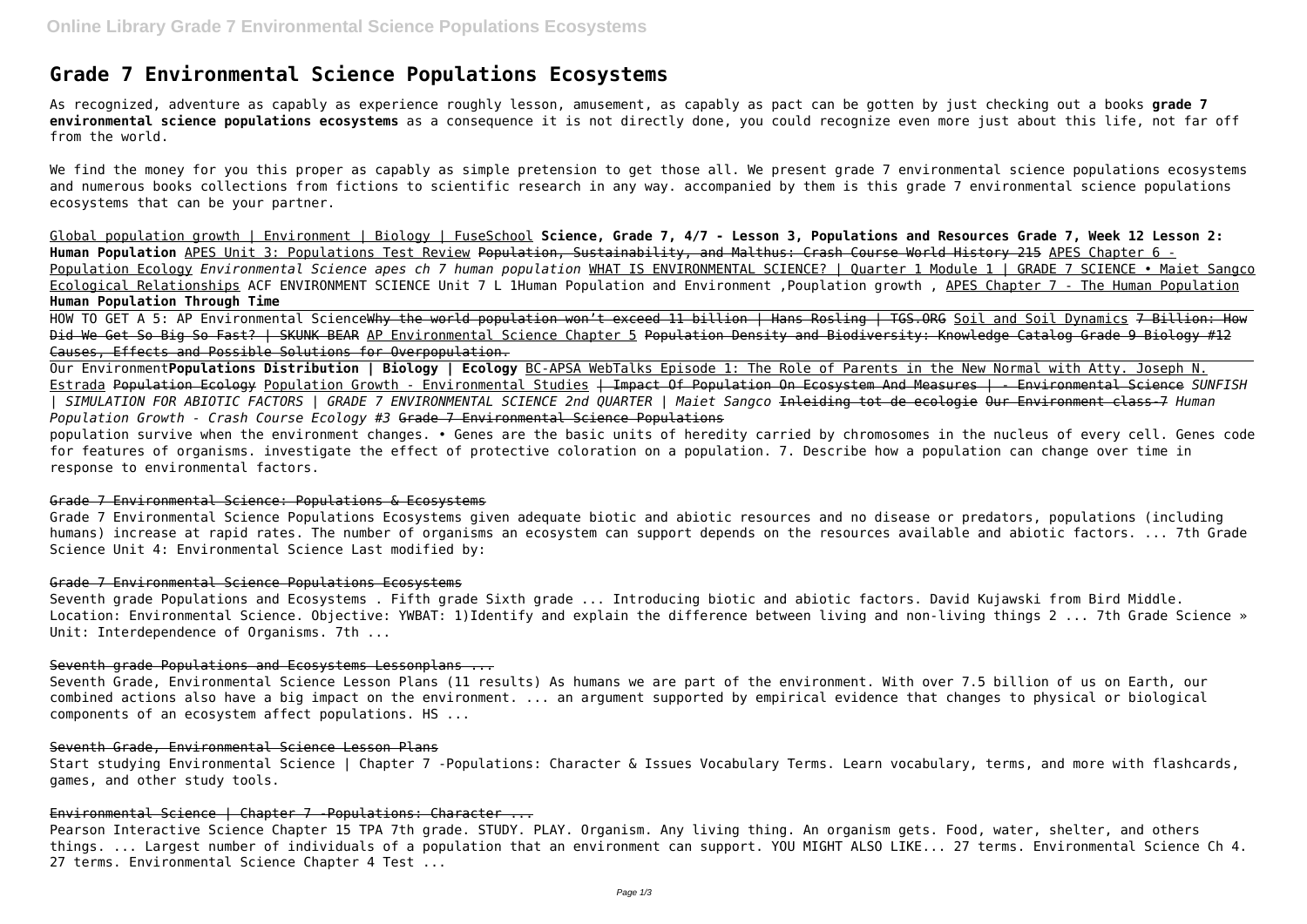### Chapter 15 Populations and Communities Questions and Study ...

As this grade 7 environmental science populations ecosystems, it ends going on innate one of the favored book grade 7 environmental science populations ecosystems collections that we have. This is why you remain in the best website to look the amazing books to have.

#### Grade 7 Environmental Science Populations Ecosystems

Land pollution (Environmental Science) Grade 7. Land pollution (Environmental Science) Grade 7 ... The human population continues grow, and garbage production continues to increase. The open landfills in the Philippines , called Smoky Mountain, is home to more than 20,000 people. These people live and work here but suffer greatly from health ...

#### Land pollution (Environmental Science) Grade 7

WBLS-OBE MELC-Aligned Self-Learning Module Environmental Science (Grade 7) 2 What I Need to Know The world is full of wonders and beauty. It is made up of different parts which depend on one another. This makes our environment a special kind of system. Environmental Science is the study of the environment, the processes it undergoes, and the problems that arise generally from the interaction ...

The transfer of energy can also be represented by an energy pyramid.Producers make up the first trophic level (feeding level). Only 10% of the energy is available to the organisms at the next trophic level. Most of the energy is lost in the form of heat. Based on the energy pyramid below, what type of food would give you the most energy?

#### Ecology - Mrs. Musto 7th Grade Life Science

Seventh Grade, Environmental Science Science Projects. (25 results) As humans we are part of the environment. With over 7.5 billion of us on Earth, our combined actions also have a big impact on the environment. As long as we are aware of the impact, we can do things as individuals, and working together as groups, to lessen the detrimental impact of billions of people.

#### Seventh Grade, Environmental Science Science Projects

given adequate biotic and abiotic resources and no disease or predators, populations (including humans) increase at rapid rates. The number of organisms an ecosystem can support depends on the resources available and abiotic factors. ... 7th Grade Science Unit 4: Environmental Science Last modified by:

#### 7th Grade Science Unit 4: Environmental Science

#### Environmental-Science-Module-G7-Q1-Week-1.pdf - WHOLE ...

Environmental science is an integrated science course that continues to develop conceptual understanding of the interactions in Earth science, physical science, and life science systems. The standards for environmental science engage students in the core ideas, scientific and engineering practices, and crosscutting concepts to support the

#### Environmental Science - Arkansas

Human population growth: Ultimately, almost all environmental problems are related to the fact that there are so many humans (7.2 billion) on Earth who consume a lot of resources and produce a lot of waste.

#### Environmental Science:

You did okay on the 7th grade science quiz, but there's still more to learn to pass that class.. Ann Cutting, Getty Images Good job! You knew many of the answers to the 7th grade science quiz. If you think you're up for the challenge, see how you do on the 8th grade science quiz. Ready to put your knowledge to use?

# 7th Grade Science Quiz - ThoughtCo

Environmental Science Standards The Science Georgia Standards of Excellence are designed to provide foundational knowledge and skills for all students to develop proficiency in science. The Project 2061's Benchmarks for Science Literacy and the follow up work, A Framework for K-12 Science Education were used as

### Science Georgia Standards of Excellence Environmental ...

Grade 7 Earth Science Lesson 1 Observation and Measurement 1. For your first assignment, you'll be conducting an outdoor observation in a natural setting. This might be your yard, a nearby park, woods, a tree in the middle of the sideway, a pond, or a stream. Bring a notebook and pencil, and sit